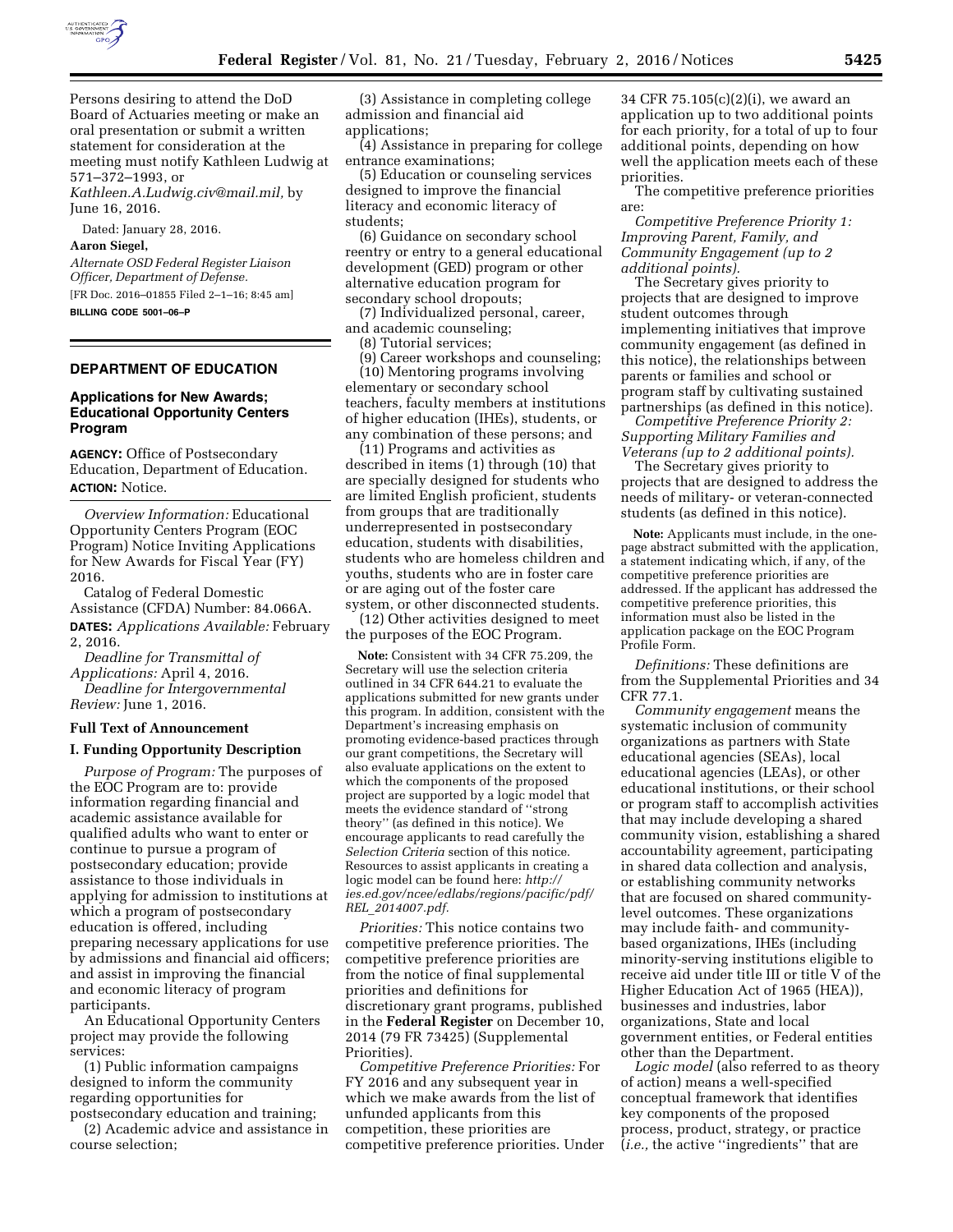hypothesized to be critical to achieving the relevant outcomes) and describes the relationships among the key components and outcomes, theoretically and operationally.

*Military- or veteran-connected student*  means (a) A child participating in an early learning and development program, a student enrolled in preschool through grade 12, or a student enrolled in postsecondary education or career and technical training who has a parent or guardian who is a member of the uniformed services (as defined by 37 U.S.C. 101, in the Army, Navy, Air Force, Marine Corps, Coast Guard, National Guard, National Oceanic and Atmospheric Administration, or Public Health Service); (b) A student who is a member of the uniformed services, a veteran of the uniformed services, or the spouse of a service member or veteran; or (c) A child participating in an early learning and development program or a student enrolled in preschool through grade 12 who has a parent or guardian who is a veteran of the uniformed services (as defined by 37 U.S.C. 101).

**Note:** For the purpose of this competition, only subpart (b) of this definition is applicable, and the term ''students'' in this definition includes prospective students.

*Parent and family engagement* means the systematic inclusion of parents and families, working in partnership with SEAs, State lead agencies (under Part C of the Individuals with Disabilities Education Act or the State's race to the Top-Early Learning Challenge grant), LEAs, or other educational institutions, or their staff, in their child's education, which may include strengthening the ability of (a) parents and families to support their child's education; and (b) school or program staff to work with parents and families.

*Strong theory* means a rationale for the proposed process, product, strategy, or practice that includes a logic model.

*Sustained partnership* means a relationship that has demonstrably adequate resources and other support to continue beyond the funding period and that consists of community organizations as partners with an LEA and one or more of its schools. These organizations may include faith- and community-based organizations, IHEs (including minority-serving institutions eligible to receive aid under title III or title V of the HEA), businesses and industries, labor organizations, State and local government entities, or Federal entities other than the Department.

*Program Authority:* 20 U.S.C. 1070a– 11 and 20 U.S.C. 1070a–16.

*Applicable Regulations:* (a) The Education Department General Administrative Regulations (EDGAR) in 34 CFR parts 75 (except for 75.215 through 75.221), 77, 79, 82, 84, 86, 97, 98, and 99. (b) The Education Department debarment and suspension regulations as adopted in 2 CFR part 3485 and the Uniform Administrative Requirements, Cost Principles, and Audit Requirements for Federal Awards as adopted in 2 CFR part 3474. (c) The regulations for this program in 34 CFR part 644. (d) The Supplemental Priorities.

**Note:** The regulations in 34 CFR part 79 apply to all applicants except Federally recognized Indian tribes.

**Note:** The regulations in 34 CFR part 86 apply to IHEs only.

### **II. Award Information**

*Type of Award:* Discretionary grants. *Estimated Available Funds:*  \$54,296,053.

Contingent upon the availability of funds and the quality of applications, we may make additional awards in FY 2017 from the list of unfunded applications from this competition.

*Estimated Range of Awards:*  \$236,000–\$1,207,694.

*Estimated Average Size of Awards:*  \$377,661.

*Maximum Award:* 

• For an applicant that is not currently receiving an EOC Program grant, the maximum award amount is \$236,000, based upon a per-participant cost of no more than \$236 and a minimum of 1,000 participants.

• For an applicant that is currently receiving an EOC Program grant, the maximum award amount is an amount equal to 103 percent of the applicant's base award amount for FY 2015. The minimum number of participants an applicant proposes to serve must be at least the number of participants approved to serve in FY 2015.

We will reject any application that proposes a budget exceeding the applicable maximum amount listed above for a single budget period of 12 months. We will also reject any application that proposes a budget to serve fewer than 1,000 participants, or any application that proposes a budget that exceeds the maximum perparticipant cost of \$309.

*Estimated Number of Awards:* 151.

**Note:** The Department is not bound by any estimates in this notice.

*Project Period:* Up to 60 months.

#### **III. Eligibility Information**

1. *Eligible Applicants:* IHEs, public and private agencies and organizations including community-based organizations with experience in serving disadvantaged youth; combinations of such institutions, agencies, and organizations; and secondary schools.

2. *Cost Sharing or Matching:* This program does not require cost sharing or matching.

3. *Other:* An applicant may submit more than one application for an EOC Program grant so long as each application describes a project that serves a different target area (34 CFR  $644.10(a)$ ). The term "target area" is defined as a geographic area served by a project (34 CFR 644.7(b)).

## **IV. Application and Submission Information**

1. *Address to Request Application Package:* Rachael Couch, Ed.D., U.S. Department of Education, 400 Maryland Avenue SW., Room 7E311, Washington, DC 20202. Telephone: (202) 502–7655 or by email: *[Rachael.Couch@ed.gov.](mailto:Rachael.Couch@ed.gov)* 

If you use a telecommunications device for the deaf (TDD) or a text telephone (TTY), call the Federal Relay Service (FRS), toll free, at 1–800–877– 8339.

Individuals with disabilities can obtain a copy of the application package in an accessible format (*e.g.,* braille, large print, audiotape, or compact disc) by contacting the program contact person listed in this section.

2. *Content and Form of Application Submission:* Requirements concerning the content of an application, together with the forms you must submit, are in the application package for this program.

*Page Limit:* The application narrative (Part III of the application) is where you, the applicant, address the selection criteria that reviewers use to evaluate your application. You must limit the application narrative, which includes the budget narrative, to no more than 60 pages using the following standards. However, any application addressing the competitive preference priorities may include up to 4 additional pages for each of the priorities that is addressed. Those additional pages must be used to discuss how the application meets the competitive preference priorities.

• A ''page'' is 8.5″ x 11″, on one side only, with 1″ margins at the top, bottom, and both sides. Page numbers and an identifier may be within the 1″ margin.

• Each page on which there is text or graphics will be counted as one full page.

• Double space (no more than three lines per vertical inch) all text in the application narrative.

• Titles, headings, footnotes, quotations, references, and captions, as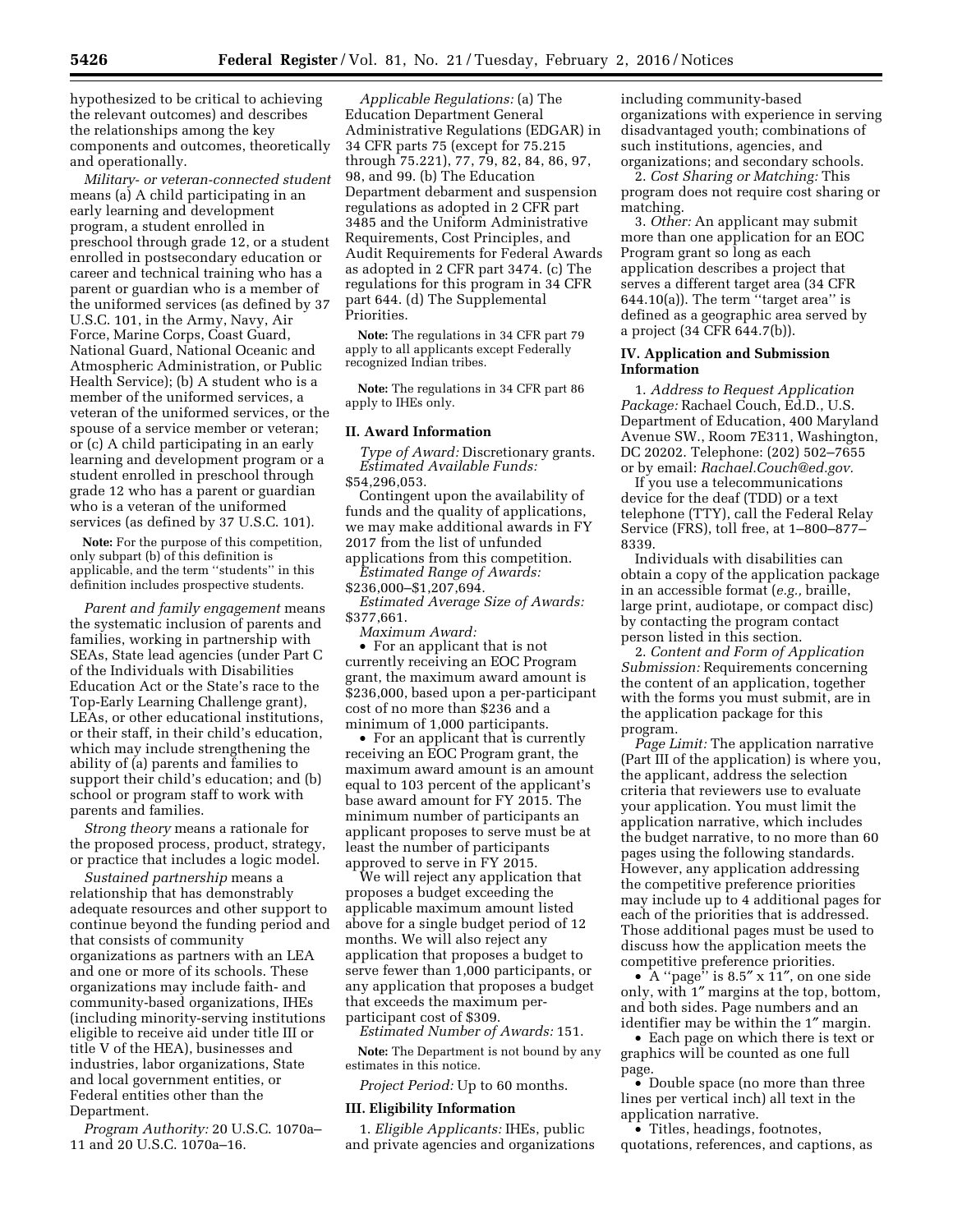well as all text in figures, charts, and graphs, may be single-spaced.

• Use a font that is either 12 point or larger, or no smaller than 10 pitch (characters per inch).

• Use one of the following fonts: Times New Roman, Courier, Courier New, or Arial. An application submitted in any other font (including Times Roman and Arial Narrow) will not be accepted.

The page limit does not apply to Part I—the Application for Federal Assistance Face Sheet (SF 424); Part II the Budget Information Summary form (ED Form 524); Part III—the EOC Program Profile form; Part III—the onepage Project Abstract form; and Part IV—the Assurances and Certifications. The page limit also does not apply to a table of contents, which you should include in the application narrative. If you include any attachments or appendices, these items will be counted as part of Part III—the application narrative for purpose of the page-limit requirement. You must include your complete response to the selection criteria in Part III—the application narrative.

We will reject your application if you exceed the page limit.

3. *Submission Dates and Times: Applications Available:* February 2, 2016.

*Deadline for Transmittal of Applications:* April 4, 2016.

Applications for grants under this program must be submitted electronically using the Grants.gov Apply site (Grants.gov). For information (including dates and times) about how to submit your application electronically, or in paper format by mail or hand delivery if you qualify for an exception to the electronic submission requirement, please refer to *Other Submission Requirements* in section IV of this notice.

We do not consider an application that does not comply with the deadline requirements.

Individuals with disabilities who need an accommodation or auxiliary aid in connection with the application process should contact the program contact person listed under **FOR FURTHER INFORMATION CONTACT** in section VII in this notice. If the Department provides an accommodation or auxiliary aid to an individual with a disability in connection with the application process, the individual's application remains subject to all other requirements and limitations in this notice.

*Deadline for Intergovernmental Review:* June 1, 2016.

4. *Intergovernmental Review:* This program is subject to Executive Order 12372 and the regulations in 34 CFR part 79. Information about Intergovernmental Review of Federal Programs under Executive Order 12372 is in the application package for this program.

5. *Funding Restrictions:* We specify unallowable costs in 34 CFR 644.31. We reference additional regulations outlining funding restrictions in the *Applicable Regulations* section of this notice.

6. *Data Universal Numbering System Number, Taxpayer Identification Number, and System for Award Management:* To do business with the Department of Education, you must—

a. Have a Data Universal Numbering System (DUNS) number and a Taxpayer Identification Number (TIN);

b. Register both your DUNS number and TIN with the System for Award Management (SAM) (formerly the Central Contractor Registry), the Government's primary registrant database;

c. Provide your DUNS number and TIN on your application; and

d. Maintain an active SAM registration with current information while your application is under review by the Department and, if you are awarded a grant, during the project period.

You can obtain a DUNS number from Dun and Bradstreet at the following Web site: *[http://fedgov.dnb.com/](http://fedgov.dnb.com/webform) [webform.](http://fedgov.dnb.com/webform)* A DUNS number can be created within one to two business days.

If you are a corporate entity, agency, institution, or organization, you can obtain a TIN from the Internal Revenue Service. If you are an individual, you can obtain a TIN from the Internal Revenue Service or the Social Security Administration. If you need a new TIN, please allow two to five weeks for your TIN to become active.

The SAM registration process can take approximately seven business days, but may take upwards of several weeks, depending on the completeness and accuracy of the data you enter into the SAM database. Thus, if you think you might want to apply for Federal financial assistance under a program administered by the Department, please allow sufficient time to obtain and register your DUNS number and TIN. We strongly recommend that you register early.

**Note:** Once your SAM registration is active, it may be 24 to 48 hours before you can access the information in, and submit an application through, Grants.gov.

If you are currently registered with SAM, you may not need to make any changes. However, please make certain that the TIN associated with your DUNS number is correct. Also note that you will need to update your registration annually. This may take three or more business days.

Information about SAM is available at *[www.SAM.gov.](http://www.SAM.gov)* To further assist you with obtaining and registering your DUNS number and TIN in SAM or updating your existing SAM account, we have prepared a SAM.gov Tip Sheet, which you can find at: *[http://](http://www2.ed.gov/fund/grant/apply/sam-faqs.html) [www2.ed.gov/fund/grant/apply/sam](http://www2.ed.gov/fund/grant/apply/sam-faqs.html)[faqs.html.](http://www2.ed.gov/fund/grant/apply/sam-faqs.html)* 

In addition, if you are submitting your application via Grants.gov, you must (1) be designated by your organization as an Authorized Organization Representative (AOR); and (2) register yourself with Grants.gov as an AOR. Details on these steps are outlined at the following Grants.gov Web page: *[www.grants.gov/](http://www.grants.gov/web/grants/register.html) [web/grants/register.html.](http://www.grants.gov/web/grants/register.html)* 

7. *Other Submission Requirements:*  Applications for grants under this program must be submitted electronically unless you qualify for an exception to this requirement in accordance with the instructions in this section.

a. *Electronic Submission of Applications.* 

Applications for grants under the EOC Program, CFDA number 84.066A, must be submitted electronically using the Governmentwide Grants.gov Apply site at *[www.Grants.gov.](http://www.Grants.gov)* Through this site, you will be able to download a copy of the application package, complete it offline, and then upload and submit your application. You may not email an electronic copy of a grant application to us.

We will reject your application if you submit it in paper format unless, as described elsewhere in this section, you qualify for one of the exceptions to the electronic submission requirement *and*  submit, no later than two weeks before the application deadline date, a written statement to the Department that you qualify for one of these exceptions. Further information regarding calculation of the date that is two weeks before the application deadline date is provided later in this section under *Exception to Electronic Submission Requirement.* 

You may access the electronic grant application for the EOC Program at *[www.Grants.gov.](http://www.Grants.gov)* You must search for the downloadable application package for this program by the CFDA number. Do not include the CFDA number's alpha suffix in your search (*e.g.,* search for 84.066, not 84.066A).

Please note the following: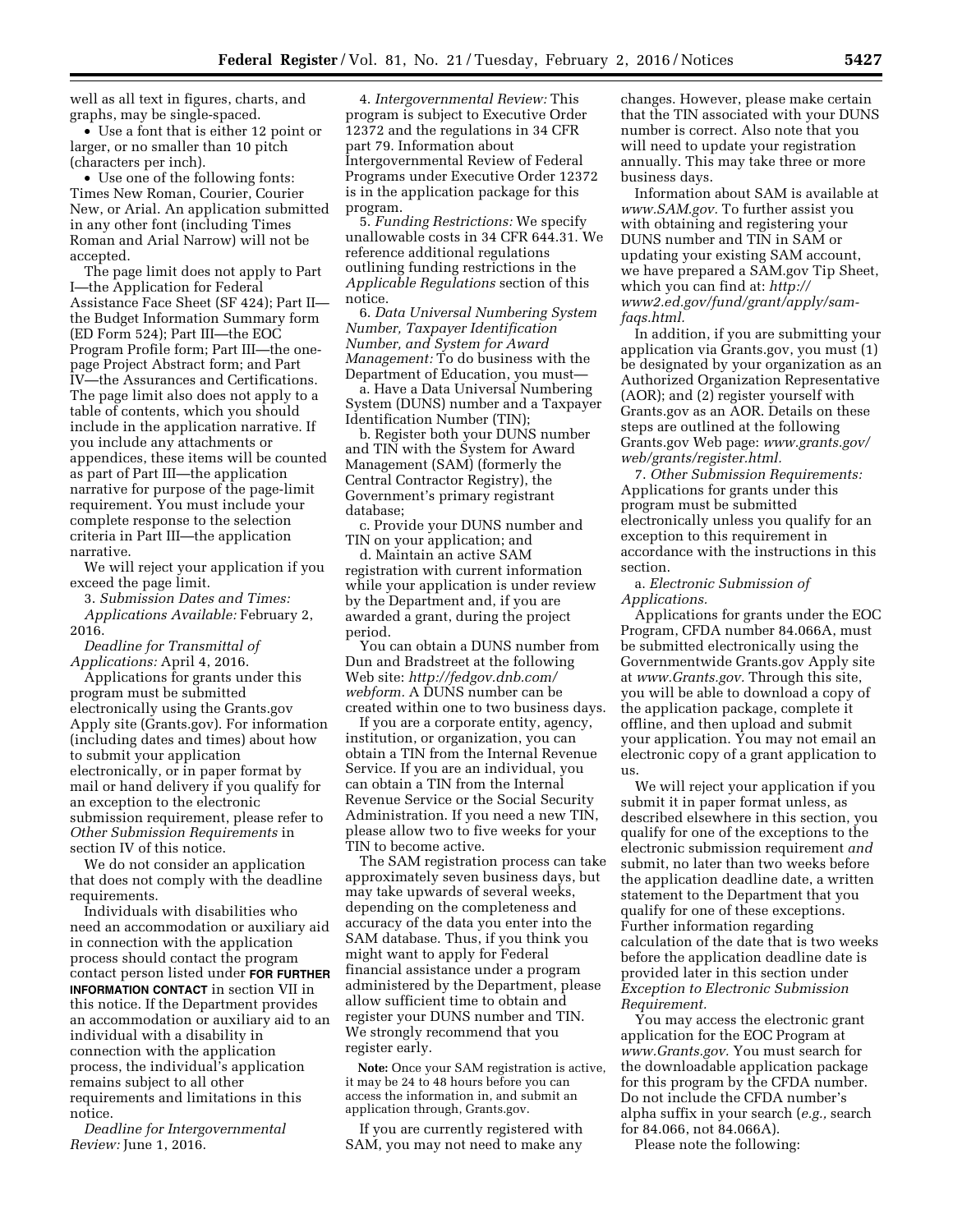• When you enter the Grants.gov site, you will find information about submitting an application electronically through the site, as well as the hours of operation.

• Applications received by Grants.gov are date and time stamped. Your application must be fully uploaded and submitted and must be date and time stamped by the Grants.gov system no later than 4:30:00 p.m., Washington, DC time, on the application deadline date. Except as otherwise noted in this section, we will not accept your application if it is received—that is, date and time stamped by the Grants.gov system—after 4:30:00 p.m., Washington, DC time, on the application deadline date. We do not consider an application that does not comply with the deadline requirements. When we retrieve your application from Grants.gov, we will notify you if we are rejecting your application because it was date and time stamped by the Grants.gov system after 4:30:00 p.m., Washington, DC time, on the application deadline date.

• The amount of time it can take to upload an application will vary depending on a variety of factors, including the size of the application and the speed of your Internet connection. Therefore, we strongly recommend that you do not wait until the application deadline date to begin the submission process through Grants.gov.

• You should review and follow the Education Submission Procedures for submitting an application through Grants.gov that are included in the application package for this program to ensure that you submit your application in a timely manner to the Grants.gov system. You can also find the Education Submission Procedures pertaining to Grants.gov under News and Events on the Department's G5 system home page at *[www.G5.gov.](http://www.G5.gov)* In addition, for specific guidance and procedures for submitting an application through Grants.gov, please refer to the Grants.gov Web site at: *[www.grants.gov/web/grants/](http://www.grants.gov/web/grants/applicants/apply-for-grants.html) [applicants/apply-for-grants.html.](http://www.grants.gov/web/grants/applicants/apply-for-grants.html)* 

• You will not receive additional point value because you submit your application in electronic format, nor will we penalize you if you qualify for an exception to the electronic submission requirement, as described elsewhere in this section, and submit your application in paper format.

• You must submit all documents electronically, including all information you typically provide on the following forms: Application for Federal Assistance (SF 424), the Department of Education Supplemental Information for SF 424, Budget Information—NonConstruction Programs (ED 524), and all necessary assurances and certifications.

• You must upload any narrative sections and all other attachments to your application as files in a read-only, non-modifiable Portable Document Format (PDF). Do not upload an interactive or fillable PDF file. If you upload a file type other than a readonly, non-modifiable PDF (*e.g.,* Word, Excel, WordPerfect, etc.) or submit a password-protected file, we will not review that material. Please note that this could result in your application not being considered for funding because the material in question—for example, the project narrative—is critical to a meaningful review of your proposal. For that reason it is important to allow yourself adequate time to upload all material as PDF files. The Department will not convert material from other formats to PDF.

• Your electronic application must comply with any page-limit requirements described in this notice.

• After you electronically submit your application, you will receive from Grants.gov an automatic notification of receipt that contains a Grants.gov tracking number. This notification indicates receipt by Grants.gov only, not receipt by the Department. Grants.gov will also notify you automatically by email if your application met all the Grants.gov validation requirements or if there were any errors (such as submission of your application by someone other than a registered Authorized Organization Representative, or inclusion of an attachment with a file name that contains special characters). You will be given an opportunity to correct any errors and resubmit, but you must still meet the deadline for submission of applications.

Once your application is successfully validated by Grants.gov, the Department then will retrieve your application from Grants.gov and send you an email with a unique PR/Award number for your application.

These emails do not mean that your application is without any disqualifying errors. While your application may have been successfully validated by Grants.gov, it must also meet the Department's application requirements as specified in this notice and in the application instructions. Disqualifying errors could include, for instance, failure to upload attachments in a readonly, non-modifiable PDF; failure to submit a required part of the application; or failure to meet applicant eligibility requirements. It is your responsibility to ensure that your

submitted application has met all of the Department's requirements.

• We may request that you provide us original signatures on forms at a later date.

*Application Deadline Date Extension in Case of Technical Issues with the Grants.gov System:* If you are experiencing problems submitting your application through Grants.gov, please contact the Grants.gov Support Desk, toll free, at 1–800–518–4726. You must obtain a Grants.gov Support Desk Case Number and must keep a record of it.

If you are prevented from electronically submitting your application on the application deadline date because of technical problems with the Grants.gov system, we will grant you an extension until 4:30:00 p.m., Washington, DC time, the following business day to enable you to transmit your application electronically or by hand delivery. You also may mail your application by following the mailing instructions described elsewhere in this notice.

If you submit an application after 4:30:00 p.m., Washington, DC time, on the application deadline date, please contact the program contact person listed under **FOR FURTHER INFORMATION CONTACT** in section VII of this notice and provide an explanation of the technical problem you experienced with Grants.gov, along with the Grants.gov Support Desk Case Number. We will accept your application if we can confirm that a technical problem occurred with the Grants.gov system and that the problem affected your ability to submit your application by 4:30:00 p.m., Washington, DC time, on the application deadline date. We will contact you after we determine whether your application will be accepted.

**Note:** The extensions to which we refer in this section apply only to the unavailability of, or technical problems with, the Grants.gov system. We will not grant you an extension if you failed to fully register to submit your application to Grants.gov before the application deadline date and time or if the technical problem you experienced is unrelated to the Grants.gov system.

*Exception to Electronic Submission Requirement:* You qualify for an exception to the electronic submission requirement, and may submit your application in paper format, if you are unable to submit an application through Grants.gov because—

• You do not have access to the Internet; or

• You do not have the capacity to upload large documents to the Grants.gov system; and

• No later than two weeks before the application deadline date (14 calendar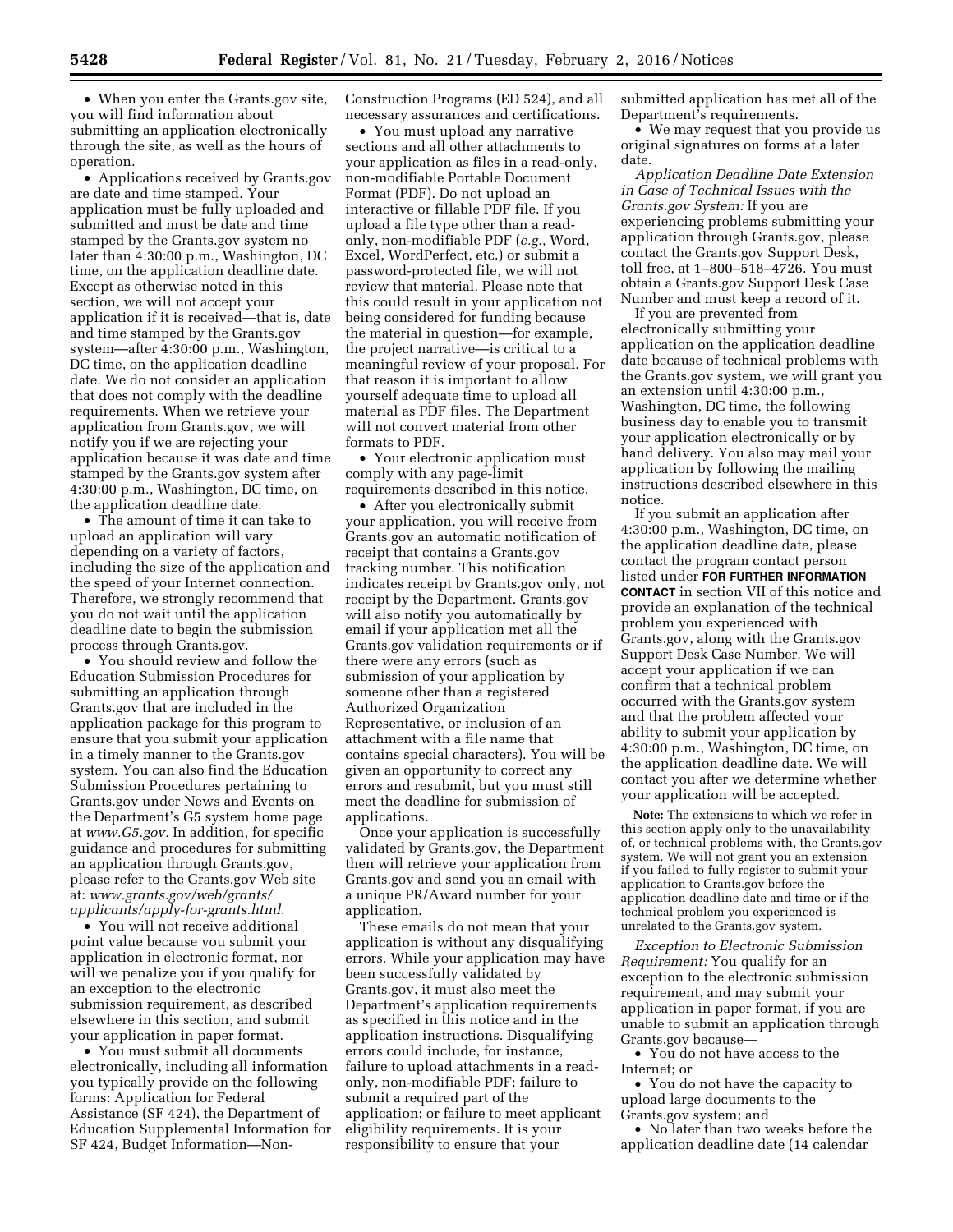days or, if the fourteenth calendar day before the application deadline date falls on a Federal holiday, the next business day following the Federal holiday), you mail or fax a written statement to the Department, explaining which of the two grounds for an exception prevents you from using the Internet to submit your application.

If you mail your written statement to the Department, it must be postmarked no later than two weeks before the application deadline date. If you fax your written statement to the Department, we must receive the faxed statement no later than two weeks before the application deadline date.

Address and mail or fax your statement to: Gaby Watts, U.S. Department of Education, 400 Maryland Avenue SW., Room 7E311, Washington, DC 20202. Fax: (202) 205–0063.

Your paper application must be submitted in accordance with the mail or hand delivery instructions described in this notice.

b. *Submission of Paper Applications by Mail.* 

If you qualify for an exception to the electronic submission requirement, you may mail (through the U.S. Postal Service or a commercial carrier) your application to the Department. You must mail the original and two copies of your application, on or before the application deadline date, to the Department at the following address: U.S. Department of Education, Application Control Center, Attention: (CFDA Number 84.066A), LBJ Basement Level 1, 400 Maryland Avenue SW., Washington, DC 20202–4260.

You must show proof of mailing consisting of one of the following:

(1) A legibly dated U.S. Postal Service postmark.

(2) A legible mail receipt with the date of mailing stamped by the U.S. Postal Service.

(3) A dated shipping label, invoice, or receipt from a commercial carrier.

(4) Any other proof of mailing acceptable to the Secretary of the U.S. Department of Education.

If you mail your application through the U.S. Postal Service, we do not accept either of the following as proof of mailing:

(1) A private metered postmark. (2) A mail receipt that is not dated by the U.S. Postal Service.

**Note:** The U.S. Postal Service does not uniformly provide a dated postmark. Before relying on this method, you should check with your local post office.

We will not consider applications postmarked after the deadline date. c. *Submission of Paper Applications by Hand Delivery.* 

If you qualify for an exception to the electronic submission requirement, you (or a courier service) may deliver your paper application to the Department by hand. You must deliver the original and two copies of your application, by hand, on or before the application deadline date, to the Department at the following address: U.S. Department of Education, Application Control Center, Attention: (CFDA Number 84.066A), 550 12th Street SW., Room 7039, Potomac Center Plaza, Washington, DC 20202–4260.

The Application Control Center accepts hand deliveries daily between 8:00 a.m. and 4:30:00 p.m., Washington, DC time, except Saturdays, Sundays, and Federal holidays.

**Note for Mail or Hand Delivery of Paper Applications:** If you mail or hand deliver your application to the Department—

(1) You must indicate on the envelope and—if not provided by the Department—in Item 11 of the SF 424 the CFDA number, including suffix letter, if any, of the competition under which you are submitting your application; and

(2) The Application Control Center will mail to you a notification of receipt of your grant application. If you do not receive this grant notification within 15 business days from the application deadline date, you should call the U.S. Department of Education Application Control Center at (202) 245– 6288.

#### **V. Application Review Information**

1. *Selection Criteria:* The following selection criteria for this competition total 105 points and are from 34 CFR 644.21 and 34 CFR 75.210:

(a) Need for the project (24 points). The Secretary evaluates the need for an EOC project in the proposed target area on the basis of the extent to which the application contains clear evidence of—

(1) A high number or percentage, or both, of low-income families residing in the target area;

(2) A high number or percentage, or both, of individuals residing in the target area with education completion levels below the baccalaureate level;

(3) A high need on the part of residents of the target area for further education and training from programs of postsecondary education in order to meet changing employment trends; and

(4) Other indicators of need for an EOC project, including the presence of unaddressed educational or socioeconomic problems of adult residents in the target area.

(b) Objectives (8 points). The Secretary evaluates the quality of the applicant's objectives and proposed targets (percentages) in the following areas on the basis of the extent to which they are both ambitious, as related to the need data provided under paragraph (a)

of this section, and attainable, given the project's plan of operation, budget, and other resources—

(1) Secondary school diploma or equivalent (2 points).

(2) Postsecondary enrollment (3 points).

(3) Financial aid applications (1.5 points).

(4) College admission applications  $(1.5 \text{ points})$ 

(c) Plan of operation (30 points). The Secretary evaluates the quality of the applicant's plan of operation on the basis of the following—

(1) The plan to inform the residents, schools, and community organizations in the target area of the goals, objectives, and services of the project and the eligibility requirements for participation in the project (4 points);

(2) The plan to identify and select eligible participants and ensure their participation without regard to race, color, national origin, gender, or disability (4 points);

(3) The plan to assess each participant's need for services provided by the project (2 points);

(4) The plan to provide services that meet the participants' needs and achieve the objectives of the project (12 points); and

(5) The management plan to ensure the proper and efficient administration of the project including, but not limited to, the project's organizational structure, the time committed to the project by the project director and other personnel, and, where appropriate, its coordination with other projects for disadvantaged students (8 points).

(d) Applicant and community support (16 points). The Secretary evaluates the applicant and community support for the proposed project on the basis of the extent to which the applicant has made provision for resources to supplement the grant and enhance the project's services, including—

(1) Facilities, equipment, supplies, personnel, and other resources committed by the applicant (8 points); and

(2) Resources secured through written commitments from schools, community organizations, and others (8 points).

(e) Quality of personnel (9 points). (1) The Secretary evaluates the quality of the personnel the applicant plans to use in the project on the basis of the following—

(i) The qualifications required of the project director.

(ii) The qualifications required of each of the other personnel to be used in the project.

(iii) The plan to employ personnel who have succeeded in overcoming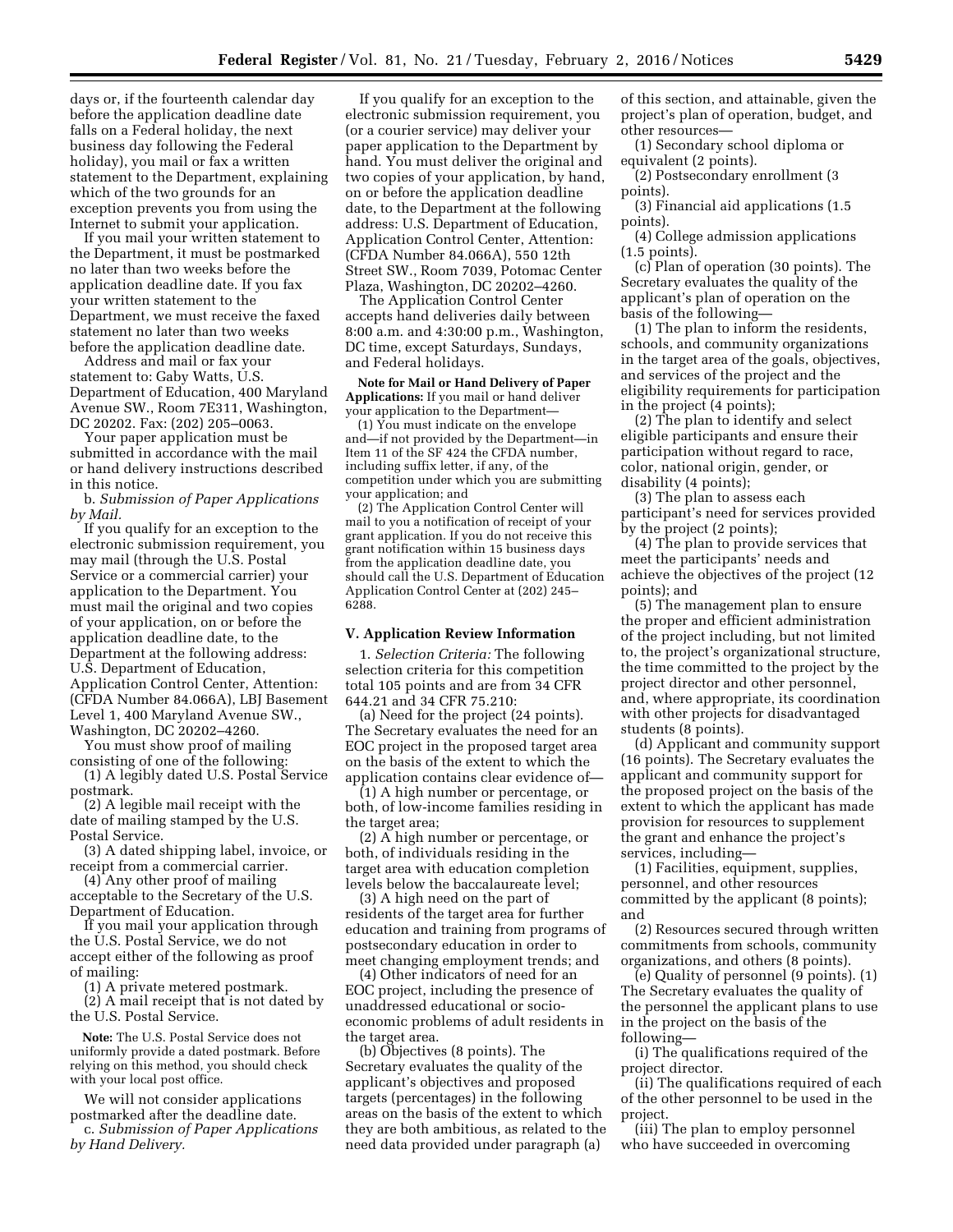disadvantages or circumstances like those of the population of the target area.

(2) In evaluating the qualifications of a person, the Secretary considers his or her experience and training in fields related to the objectives of the project.

(f) Budget (5 points). The Secretary evaluates the extent to which the project budget is reasonable, cost-effective, and adequate to support the project.

(g) Evaluation plan (8 points). The Secretary evaluates the quality of the evaluation plan for the project on the basis of the extent to which the applicant's methods of evaluation—

(1) Are appropriate to the project's objectives;

(2) Provide for the applicant to determine, using specific and quantifiable measures, the success of the project in—

(i) Making progress toward achieving its objectives (a formative evaluation); and

(ii) Achieving its objectives at the end of the project period (a summative evaluation); and

(3) Provide for the disclosure of unanticipated project outcomes, using quantifiable measures if appropriate.

(h) Quality of the project design (5 points). The Secretary considers the quality of the design of the proposed project. In determining the quality of the design of the proposed project, the Secretary considers the extent to which the proposed project is supported by strong theory (as defined in this notice).

2. *Review and Selection Process:* We remind potential applicants that in reviewing applications in any discretionary grant competition, the Secretary may consider, under 34 CFR 75.217(d)(3), the past performance of the applicant in carrying out a previous award, such as the applicant's use of funds, achievement of project objectives, and compliance with grant conditions. The Secretary may also consider whether the applicant failed to submit a timely performance report or submitted a report of unacceptable quality.

In addition, in making a competitive grant award, the Secretary also requires various assurances including those applicable to Federal civil rights laws that prohibit discrimination in programs or activities receiving Federal assistance from the Department of Education (34 CFR 100.4,104.5,106.4,108.8, and 110.23).

For this competition, a panel of non-Federal reviewers will review each application in accordance with the selection criteria in 34 CFR 644.21 and 34 CFR 75.210. The individual scores of the reviewers will be added and the sum

divided by the number of reviewers to determine the peer review score received in the review process. Additionally, in accordance with 34 CFR 644.22, the Secretary will award prior experience points to applicants that conducted an EOC Program project during budget periods 2012–13, 2013– 14, and 2014–15, based on their documented experience. Prior experience points, if any, will be added to the application's averaged reader score to determine the total score for each application.

If there are insufficient funds for all applications with the same total scores, the Secretary will choose among the tied applications so as to serve geographic areas and eligible populations that have been underserved by the EOC Program.

3. *Risk Assessment and Special Conditions:* Consistent with 2 CFR 200.205, before awarding grants under this competition the Department conducts a review of the risks posed by applicants. Under 2 CFR 3474.10, the Secretary may impose special conditions and, in appropriate circumstances, high-risk conditions on a grant if the applicant or grantee is not financially stable; has a history of unsatisfactory performance; has a financial or other management system that does not meet the standards in 2 CFR part 200, subpart D; has not fulfilled the conditions of a prior grant; or is otherwise not responsible.

### **VI. Award Administration Information**

1. *Award Notices:* If your application is successful, we notify your U.S. Representative and U.S. Senators and send you a Grant Award Notification (GAN); or we may send you an email containing a link to access an electronic version of your GAN. We may notify you informally, also.

If your application is not evaluated or not selected for funding, we notify you.

2. *Administrative and National Policy Requirements:* We identify administrative and national policy requirements in the application package and reference these and other requirements in the *Applicable Regulations* section of this notice.

We reference the regulations outlining the terms and conditions of an award in the *Applicable Regulations* section of this notice and include these and other specific conditions in the GAN. The GAN also incorporates your approved application as part of your binding commitments under the grant.

3. *Reporting:* (a) If you apply for a grant under this competition, you must ensure that you have in place the necessary processes and systems to comply with the reporting requirements in 2 CFR part 170 should you receive funding under the competition. This does not apply if you have an exception under 2 CFR 170.110(b).

(b) At the end of your project period, you must submit a final performance report, including financial information, as directed by the Secretary. If you receive a multi-year award, you must submit an annual performance report that provides the most current performance and financial expenditure information as directed by the Secretary under 34 CFR 75.118. The Secretary may also require more frequent performance reports under 34 CFR 75.720(c). For specific requirements on reporting, please go to *[www.ed.gov/](http://www.ed.gov/fund/grant/apply/appforms/appforms.html) [fund/grant/apply/appforms/](http://www.ed.gov/fund/grant/apply/appforms/appforms.html) [appforms.html.](http://www.ed.gov/fund/grant/apply/appforms/appforms.html)* 

(c) Under 34 CFR 75.250(b), the Secretary may provide a grantee with additional funding for data collection analysis and reporting. In this case the Secretary establishes a data collection period.

4. *Performance Measures:* The success of the EOC Program will be measured by the EOC Program participants' success in completing a secondary school diploma or its equivalent, completion of applications for student financial aid, submission of applications for postsecondary admission, and postsecondary enrollment. All EOC Program grantees will be required to submit annual performance reports.

5. *Continuation Awards:* In making a continuation award under 34 CFR 75.253, the Secretary considers, among other things: whether a grantee has made substantial progress in achieving the goals and objectives of the project; whether the grantee has expended funds in a manner that is consistent with its approved application and budget; and, if the Secretary has established performance management requirements, the performance targets in the grantee's approved application.

In making a continuation grant, the Secretary also considers whether the grantee is operating in compliance with the assurances in its approved application, including those applicable to Federal civil rights laws that prohibit discrimination in programs or activities receiving Federal financial assistance from the Department (34 CFR 100.4, 104.5, 106.4, 108.8, and 110.23).

### **VII. Agency Contacts**

### **FOR FURTHER INFORMATION CONTACT:**

Rachael Couch, Ed.D., U.S. Department of Education, 400 Maryland Avenue SW., room 7E311, Washington, DC 20202. Telephone: (202) 502–7655 or by email: *[Rachael.Couch@ed.gov.](mailto:Rachael.Couch@ed.gov)*